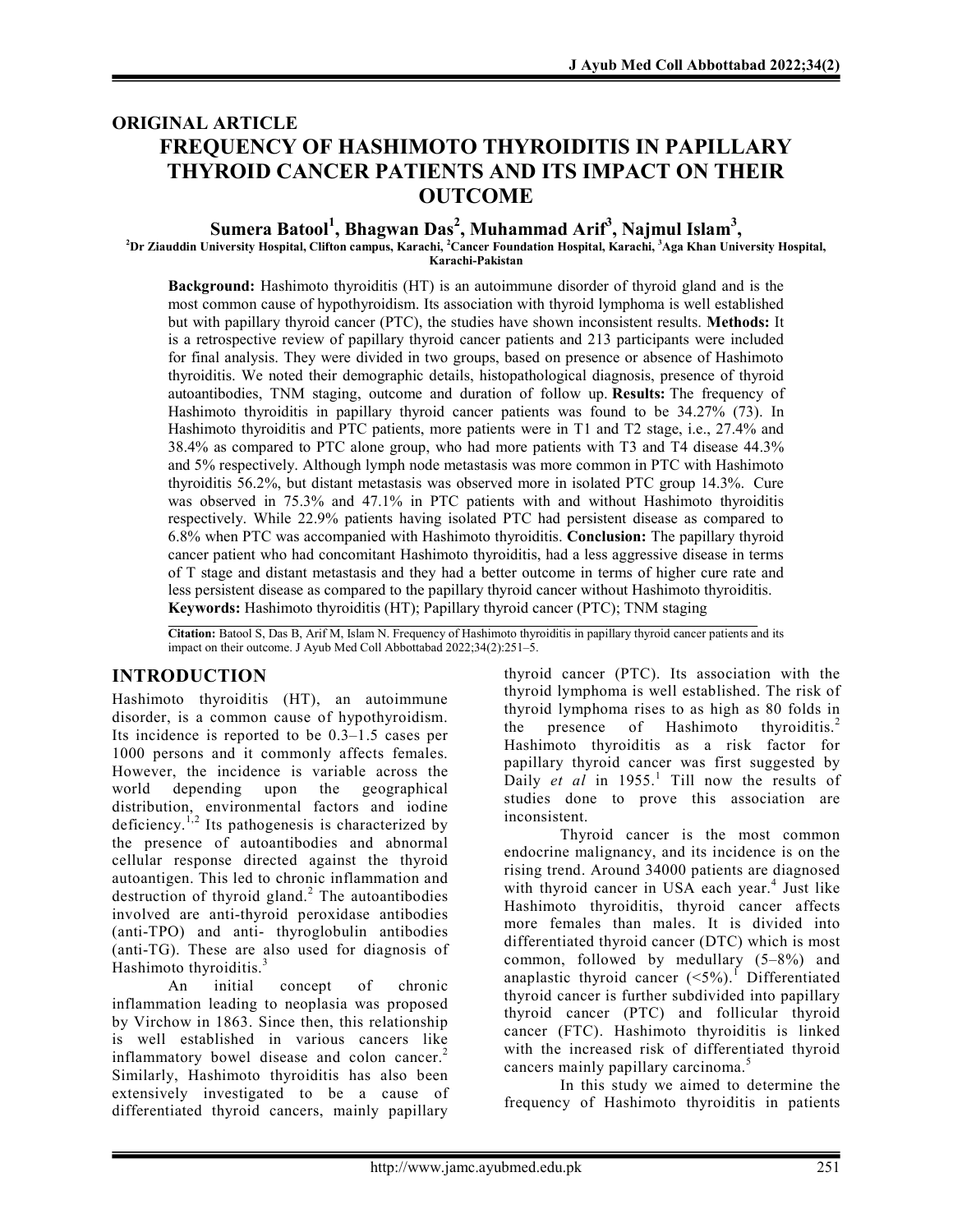diagnosed as papillary thyroid cancers. Moreover, the patients who have both the conditions together will then be compared to the those who have isolated PTC, in terms of tumour stage, tumour size, lymph node involvement, distant metastasis and outcomes. This would help us understand whether Hashimoto thyroiditis is associated with the higher stage of disease or more aggressive tumour with metastasis.

## MATERIAL AND METHODS

It is a retrospective review of patients who got admitted with the diagnosis of papillary thyroid cancer from  $1<sup>st</sup>$ Jan 2009 to  $31<sup>st</sup>$  December 2018 at Aga Khan University Hospital. This Hospital is a tertiary care unit located in Karachi, Pakistan. After getting approval from the Ethical review board (ERC number: 2019- 0950-2427), we analyzed the data of 213 patients. We noted their demographic details, reviewed the diagnosis, and confirmed the presences of Hashimoto thyroiditis either by histopathology or presence of autoantibodies. These antibodies included anti-thyroid peroxidase (Anti-TPO) antibodies or anti-thyroglobulin (Anti-TG) antibodies. We also noted the stage of tumour, involvement of lymph nodes and presence of any distant metastasis. For these parameters, in addition to histopathology review, we checked if any ultrasound neck, CT scan or diagnostic or post therapeutic  $I^{131}$  scan was done.

The outcome was classified as either cured or persistent disease. Cured was defined as absence of any evidence of local or distant metastatic disease on imaging, i.e., ultrasound neck,  $I^{131}$  scan or CT scan. Another criterion for cure was unstimulated thyroglobulin (TG) levels less than 1ng/ml or stimulated thyroglobulin levels less than 0.2 ng/ml, in the absence of interfering anti-thyroglobulin antibodies, after initial curative surgery and radioactive iodine (RAI) treatment.<sup>6</sup> Persistence was labelled in cases who never got cured after potentially curative surgery and radioactive iodine therapy. They either had structural residual disease or have persistently elevated thyroglobulin level in the absence of interference by anti-thyroglobulin antibodies with or without radiological evidence of the disease. Follow up duration was also noted in months and all the included patients were above age 18 years.

First the frequency of Hashimoto thyroiditis was noted. Secondly, we noted tumour size, stage, local and distant metastasis, and outcome of the tumour. Then, a comparison was done between patients of papillary thyroid cancer who had concomitant Hashimoto thyroiditis and those who did not have Hashimoto thyroiditis.

For independent categorical variables including gender, presence of Hashimoto thyroiditis, stage of tumour, presence of metastasis and outcome, frequency with percentage was reported. For continuous variables like age and follow up duration, either mean with standard deviation (SD) (if the normality assumption was met) or median with interquartile range (IQ) was reported. For comparison between the variables, multiple logistic regression was used, and Backward-Wald method was applied. *p*-value of  $\leq 0.05$ was considered statistically significant.

### RESULTS

Hashimoto thyroiditis (HT) was identified in 73 (34.27%) of patients. Mean age was comparable in PTC patients with or without hashimoto thyroiditis i.e.,  $40.88\pm15.58$  and  $41.44\pm15$  years and in both cases, and majority were female 58 (79.5%) and 84 (60%) respectively. The size of tumour was 3.67±2.87 cm in patients who had PTC while it was 3.05±1.81 cm in patients who had both PTC and Hashimoto thyroiditis.

In patients of PTC who had concomitant HT, staging of disease showed 20 (27.4%) were at stage T1, 28 (38.4%) at T2, 22 (30.1%) at T3 and 3 (4.1%) were at T4 stage. On the other hand, the patients who did not have co-existing HT, 43 (30.7%) had T1 disease while 28 (20%), 62 (44.3%) and 7 (5%) had stage T2, T3 and T4 respectively.

The lymph nodes metastasis was observed in 61 (43.6%) of isolated PTC while it was found in 41 (56.2%) in the presence of HT. A total of 21 patients had distant metastasis. Out of which, only 1 (1.4%) patient had HT along with PTC.

In terms of outcome, 66 (47.1%) of isolated PTC were cured while 32 (22.9%) had persistent disease. In the presence of HT with PTC, 55 (75.3%) and 5 (6.8%) were cured and had persistent disease respectively. There were 42 (30%) patients who had followed up record of less than six months among isolated PTC patients while 13 (17.8%) of PTC and HT patients were lost to follow up. Mean duration of follow up was  $17(3-41)$  months.

When the PTC patients who had co-existing HT were compared with Isolated PTC, it was found that they had less aggressive disease in terms of T staging. Although lymph nodes metastasis was observed more commonly in HT group,  $(56.2\% \text{ vs } 43.6\%)$  (*p*-value 0.005), distant metastasis was observed only in 1 patient who had HT with PTC, while it was found in 20 patients who had isolated PTC. In terms of outcome, more patients were cured if they had HT co-existing with PTC  $(p$ -value  $0.01)$ .

Variables entered in the model: age, gender, size of tumour, focality, T stage, lymph nodes, distant metastasis, outcome, follow-up length Backward-Wald method was applied,  $p$ -value< $0.05$  considered to be statistically significant.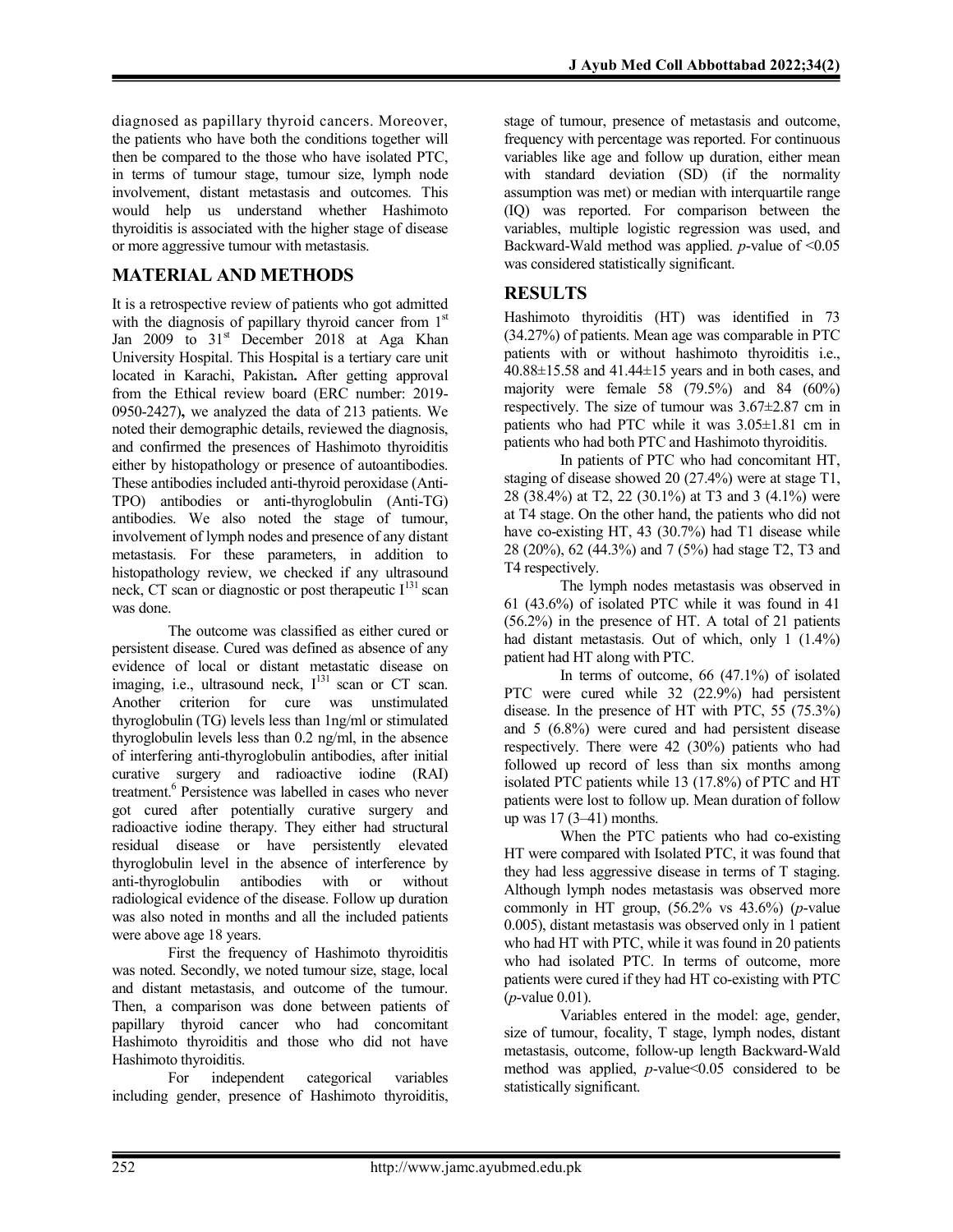| <b>Parameters</b>                           | Total no. of patients<br>$(n = 213)$ | Papillary<br>thyroid cancer patients<br>without Hashimoto thyroiditis $(n = 140)$ | Papillary thyroid cancer patients<br>with hashimoto thyroiditis $(n = 73)$ |
|---------------------------------------------|--------------------------------------|-----------------------------------------------------------------------------------|----------------------------------------------------------------------------|
| Age (years) mean $\pm$ SD                   | $41.24 \pm 15.17$                    | $41.44 \pm 15$                                                                    | $40.88 \pm 15.58$                                                          |
| Gender                                      |                                      |                                                                                   |                                                                            |
| Male                                        | 71(33.3%)                            | $56(40\%)$                                                                        | $15(20.5\%)$                                                               |
| Female                                      | 142(66.7%)                           | 84(60%)                                                                           | 58(79.5%)                                                                  |
| T stage                                     |                                      |                                                                                   |                                                                            |
| T <sub>1</sub>                              | 63(29.6%)                            | 43(30.7%)                                                                         | $20(27.4\%)$                                                               |
| T <sub>2</sub>                              | 56(26.3%)                            | 28(20%)                                                                           | 28(38.4%)                                                                  |
| T <sub>3</sub>                              | 84(39.4%)                            | 62(44.3%)                                                                         | $22(30.1\%)$                                                               |
| T <sub>4</sub>                              | 10(4.7%)                             | 7(5%)                                                                             | $3(4.1\%)$                                                                 |
| Lymph nodes metastasis                      |                                      |                                                                                   |                                                                            |
| No                                          | $111(52.1\%)$                        | 79(56.4%)                                                                         | 32(43.8%)                                                                  |
| Yes                                         | $102(47.9\%)$                        | $61(43.6\%)$                                                                      | $41(56.2\%)$                                                               |
| <b>Distant metastasis</b>                   |                                      |                                                                                   |                                                                            |
| No                                          | 192(90.1%)                           | 120(85.7%)                                                                        | 72(98.6%)                                                                  |
| Yes                                         | $21(9.9\%)$                          | 20(14.3%)                                                                         | $1(1.4\%)$                                                                 |
| Outcome                                     |                                      |                                                                                   |                                                                            |
| Cured                                       | 121(56.8%)                           | $66(47.1\%)$                                                                      | 55(75.3%)                                                                  |
| Persistent                                  | 37(17.4%)                            | 32(22.9%)                                                                         | $5(6.8\%)$                                                                 |
| No f/u                                      | 55(25.8%)                            | $42(30\%)$                                                                        | $13(17.8\%)$                                                               |
| Size of tumor (cm)                          | $3.46 \pm 2.57$                      | $3.67 \pm 2.87$                                                                   | $3.05 \pm 1.81$                                                            |
| $mean + SD$                                 |                                      |                                                                                   |                                                                            |
| duration<br><b>Follow</b><br>up<br>(months) | $17(3-41)$                           | $15(0-39.75)$                                                                     | $24(11-53)$                                                                |

Table-1: Demographic details

Table-2: Multiple logistic regression

| Variable              | OR (95% CI)            | <i>p</i> -value |
|-----------------------|------------------------|-----------------|
| Gender                |                        |                 |
| Male                  |                        |                 |
| Female                | 3.084 (1.492-6.376)    | 0.002           |
| Lymph node metastasis |                        |                 |
| No                    |                        |                 |
| Yes                   | $2.545(1.321 - 4.904)$ | 0.005           |
| <b>Outcomes</b>       |                        |                 |
| No $f/u$              |                        |                 |
| Cured                 | $2.696(1.270 - 5.723)$ | 0.010           |
| Persistent            | $0.417(0.124 - 1.396)$ | 0.156           |

### DISCUSSION

Hashimoto thyroiditis being an autoimmune disease, is 20 times more common in females and similarly PTC also affects females 2.9 times more than the males. Same was observed in our study where majority of patients were female. However, the proportion of female population was significantly higher in PTC with HT (79.5%) as compared to PTC alone (60%) (p-value 0.002). This female predominance has been consistently observed in different areas and ethnicity. Although very few studies have actually looked into the cause of this gender disparity, these were unable to describe any genetic or environmental factors responsible.<sup>7</sup>

Mean age of patients with isolated PTC and those having both PTC and HT, was comparable as  $41.44\pm15$  and  $40.88\pm15.58$  years respectively. This is different from other reported data where patients with PTC and HT were younger at the time of presentation.<sup>8</sup> Although, in another study when age group <45 years and >45 years were compared for

the frequency of PTC co-existing with HT, there was no significant difference.<sup>9</sup>

HT co-existing with PTC was observed in 73 (34.27%) of participants. In different studies, the presence of HT with PTC patients is variable, ranging from  $0.5-38\%$ .<sup>10</sup> HT is found to be 2.4 times more common in PTC than other thyroid cancers.<sup>11</sup> In one study HT was present in 28.6% of patients who underwent surgery for PTC, while it was observed in only 7.7% of those who had thyroidectomy for other reasons. Similarly, 31.3% of patients who had HT, were diagnosed with PTC.<sup>12</sup> Anti-thyroid antibodies (anti-TPO and anti-TG antibodies) are also associated with increased risk of malignant transformation in thyroid nodules and as a specific risk factor for  $\text{PTC}^2$ . In patients who had fine needle aspiration cytology (FNAC) for thyroid nodule, the prevalence of thyroid malignancy was 13.7% in anti-thyroid antibodies positive patients as compared to 8.4% in anti-thyroid antibodies negative ones. In anti-thyroid antibodies positive patients, the type of thyroid tumour was PTC in  $96.3\%$  of cases.<sup>13</sup> The existence of both entities, i.e., HT and PTC together points towards a possible association between the two and HT has been hypothesized as a risk factor for PTC. However, multiple other studies have shown different results. A metanalysis of population based FNAC studies has shown no significant association between the two. $^{14}$ 

The exact pathophysiology explaining this relationship is still unclear. Chronic inflammation leading to neoplastic transformation has been recognized in other cancers like gastric, colorectal, and head and neck cancers. Similarly, in HT chronic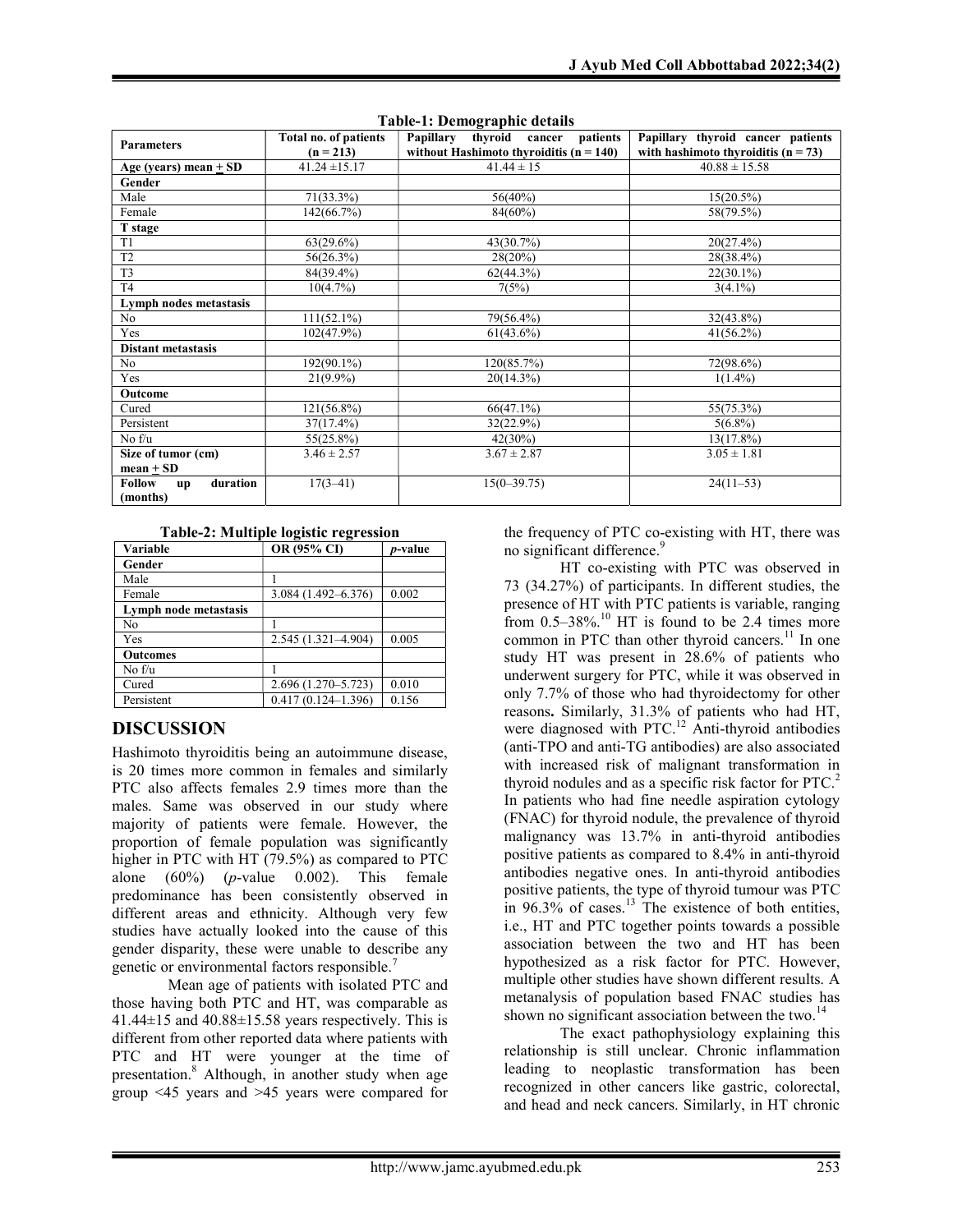active inflammation characterized by lymphocytic infiltration, generates oxygen free radicals which can trigger mutations and tumorigenesis.<sup>15</sup> HT has been even described as pre-cancerous condition by some authors and is considered as a risk factors for other malignancies as well, like colorectal cancer especially in Asian population.<sup>16</sup> A study has shown increased expression of cyslooxygenase-2 (COX-2) in HT cases and this increased COX-2 has also been observed in thyroid cancer cells. This enzyme is thought to be involved in early steps of malignant transformation in thyroid follicles.<sup>16</sup> The BRAF mutation and RET/PTC alterations found in PTC are also seen in HT, conferring to some common pathology at molecular level.<sup>3</sup> Hypothyroidism and elevated TSH levels caused by HT has also been linked with proliferation of thyroid follicular cells and development of PTC. This was supported by Fiore et al, who showed high TSH levels caused PTC in nodular variant of HT. But later studies have not found such association.<sup>17</sup> So, the results of different studies are variable and the main drawback of many studies including ours, is retrospective nature of data where known patients of PTC or those who underwent thyroidectomy were included, causing a selection bias. Mostly the studies based of thyroidectomy data show a positive correlation between PTC and HT while those based on FNAC data suggest no such relationship. $^{10}$ 

In terms of TNM staging, more patients of PTC with HT were found in stage T1 and T2 (27.4% and 38.4%) as compared to isolated PTC (30.7% and 20%). Similarly, in T3 and T4, the number of patients was higher who had isolated PTC than PTC coexisting with HT, i.e., 44.3% and 5% vs 30.1% and 4.1%. This observation is interesting as HT is being investigated to be a cause of PTC, but at the same time patients with HT and PTC were found to have less aggressive disease. This finding was also observed in some other studies as well where PTC and HT was found to have lower stage of tumour and good outcome overall.<sup>12</sup> This can be explained by the fact that HT patients are usually under follow up for hypothyroidism and malignancy can be picked up at an early stage.

There size of tumour was not very conspicuous between the two group of patients. It has been reported previously that presence of HT with PTC does not affect the primary tumour foci, despite associated with less extrathyroidal extension, lymph node or distant metastasis and favourable outcomes.<sup>9</sup>

In terms of local metastasis, PTC with HT was associated with slightly higher number of lymph node involvement. Isolated PTC metastasized to lymph nodes in 61 (43.6%) patients, while it was observed in 41 (56.2%) of PTC and HT. This difference is statistically significant ( $p$ -value 0.005). The co-existence of HT and PTC has been associated with limited or even absent lymph node involvement.<sup>11</sup> But this has not been observed in our study.

On the other hand, distant metastasis was observed in 20 (14.3%) of isolated PTC patients and only 1 (1.4%) of PTC with HT. This finding was further supported by the fact that majority of patients with PTC and HT were cured 55 (75.3%) and it was statistically significant (p-value 0.01). In comparison, cure was observed only in 66 (47.1%) of patients having PTC alone. Similarly, persistent disease was found in only 5 (6.8%) patients having both PTC and HT while it was present in 32 (22.9%) of patients who had PTC only. Low grade tumour with less distant metastasis complies with the higher cure rate and good prognosis. There is heterogeneity of data for outcomes of PTC with HT. Multiple studies have shown the same results as ours, that PTC with coexisting HT was associated with small tumour, minimal or no extra thyroid extension and better disease-free survival.<sup>11,14</sup> However, few investigators have also documented that presence of HT does not affect the prognosis of PTC.<sup>8,9</sup>

Mean duration of follow up in our patients was 17 (3–41) months. The patients who had less than six months follow up record were 42 (30%) and 13 (17.8%) in isolated PTC and PTC with HT group respectively.

The variation in results could be because of different criteria used for diagnosis of HT, variable impact of HT on different populations and different age groups.<sup>8</sup> Moreover, due to retrospective nature of data, possibility of missed reporting of HT in the presence of PTC cannot be excluded. Although the exact pathophysiology involved in good outcomes of PTC in the presence of HT, is still unclear. It has been postulated that inflammation caused by HT and autoantibodies have antitumor effects. They prevent the growth and dissemination of neoplastic cells in the thyroid.<sup>15</sup> There is another theory that suggests that lymphocyte infiltration used for the histopathological diagnosis of HT, is in fact caused by tumour itself.<sup>9</sup> It represents an immune response and helps to control proliferation of neoplastic cells.

### **CONCLUSION**

In conclusion, in our study, HT was found in significant number of papillary thyroid cancer patients. However, it is difficult to say that HT is a causative factor for PTC. As both PTC and HT are common in female, their incidental co-existence cannot be ruled out. We need further prospective studies to establish this association. However, we did